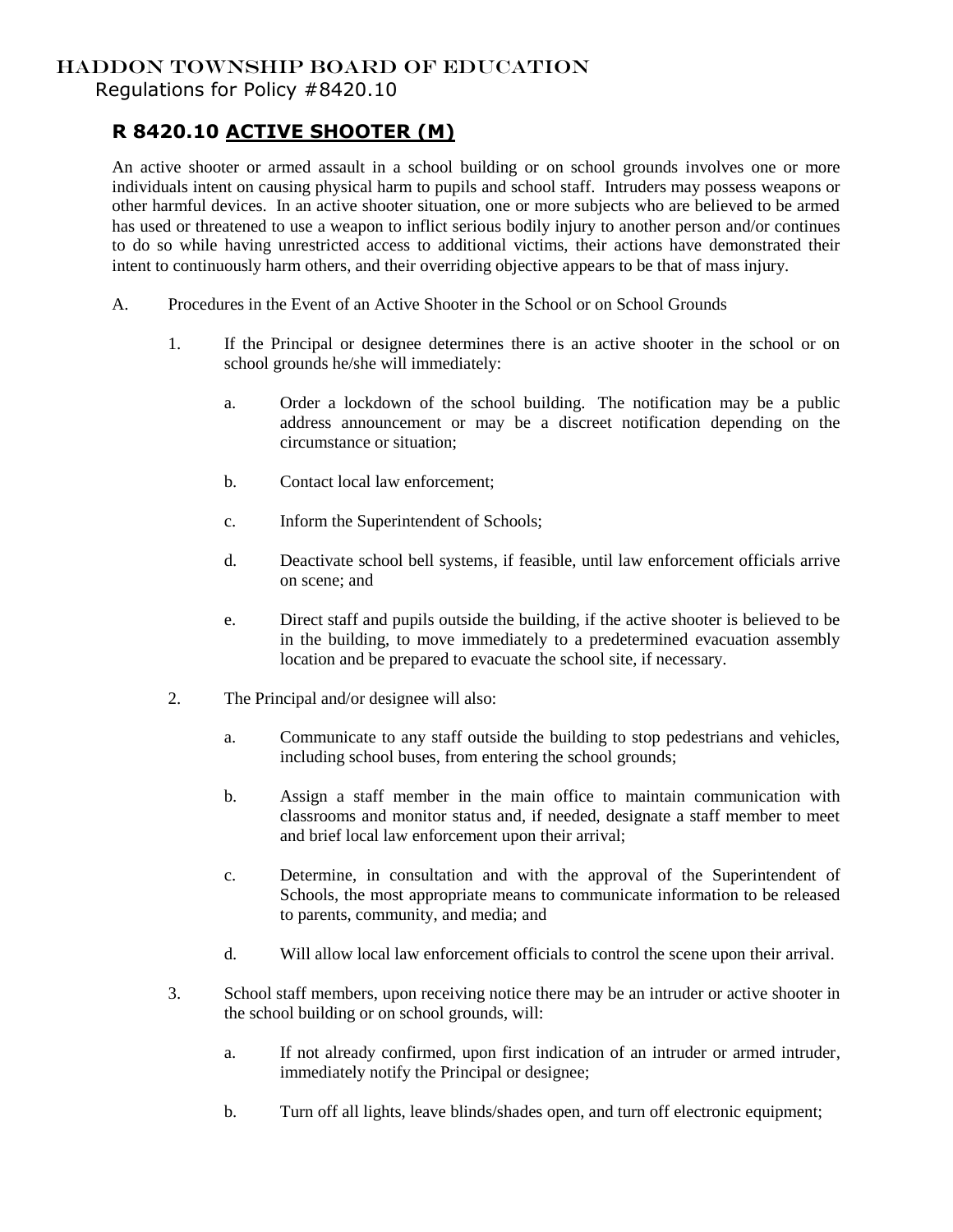- c. Instruct pupils to be absolutely quiet and not to use any individual electronic communication device;
- d. Instruct classroom occupants to get on the floor in a sitting or crouching position and direct pupils away from doors and windows wherever possible;
- e. Close and lock doors and windows from inside the room, if possible;
- f. Secure all staff, pupils, and visitors, including those in the hallways, behind locked doors, restrooms, gymnasiums, and other non-classroom building areas without risking their own safety or the safety of others already secure;
- g. Not permit anyone to leave a secured room or area until notified by the Principal or designee or law enforcement officials; and
- h. Ignore bells or alarms unless otherwise notified by the Principal or designee or law enforcement officials.
- 4. Any school staff member not supervising pupils at the time of the lockdown notification should go to the nearest classroom or secure area to assist other staff members with pupils. These staff members should ensure any person in hallways and other unsecured and open areas are taken to the nearest classroom and/or secured area.
- 5. Teachers shall take pupil attendance for the pupils within their secured area and report any additional pupils in the room and any missing pupils.
- 6. Office personnel should remain in the general office areas or any other area that can be secured. All office doors shall be locked and secured to prevent entrance by an outside intruder.
- 7. The building's occupants should remain in lockdown condition until an announcement indicating the lockdown is over.
- 8. Physical education classes using outside facilities, under the direction and supervision of the teacher, shall report to the nearest school entrance and upon entering the building locate to a secure classroom or location within the building. If there is reason to believe pupils outside the school building may be at risk re-entering the building, the pupils may be directed to another secure location off school grounds and/or away from the building.
- 9. The school may establish a predetermined code word or procedure for a staff member to communicate with the school office or administrative staff in the event an intruder enters a classroom or other secured area.
- 10. The Principal or designee may establish with local law enforcement officials a notification procedure in the event an active shooter or intruder is believed to be in the school building. The notification procedure would alert law enforcement officials if a classroom or other secured area is safe and secure or if emergency assistance is needed. The procedure may be a color card system placing colored cards inside or outside doors or windows or any other procedure agreed to by the Principal and local law enforcement.